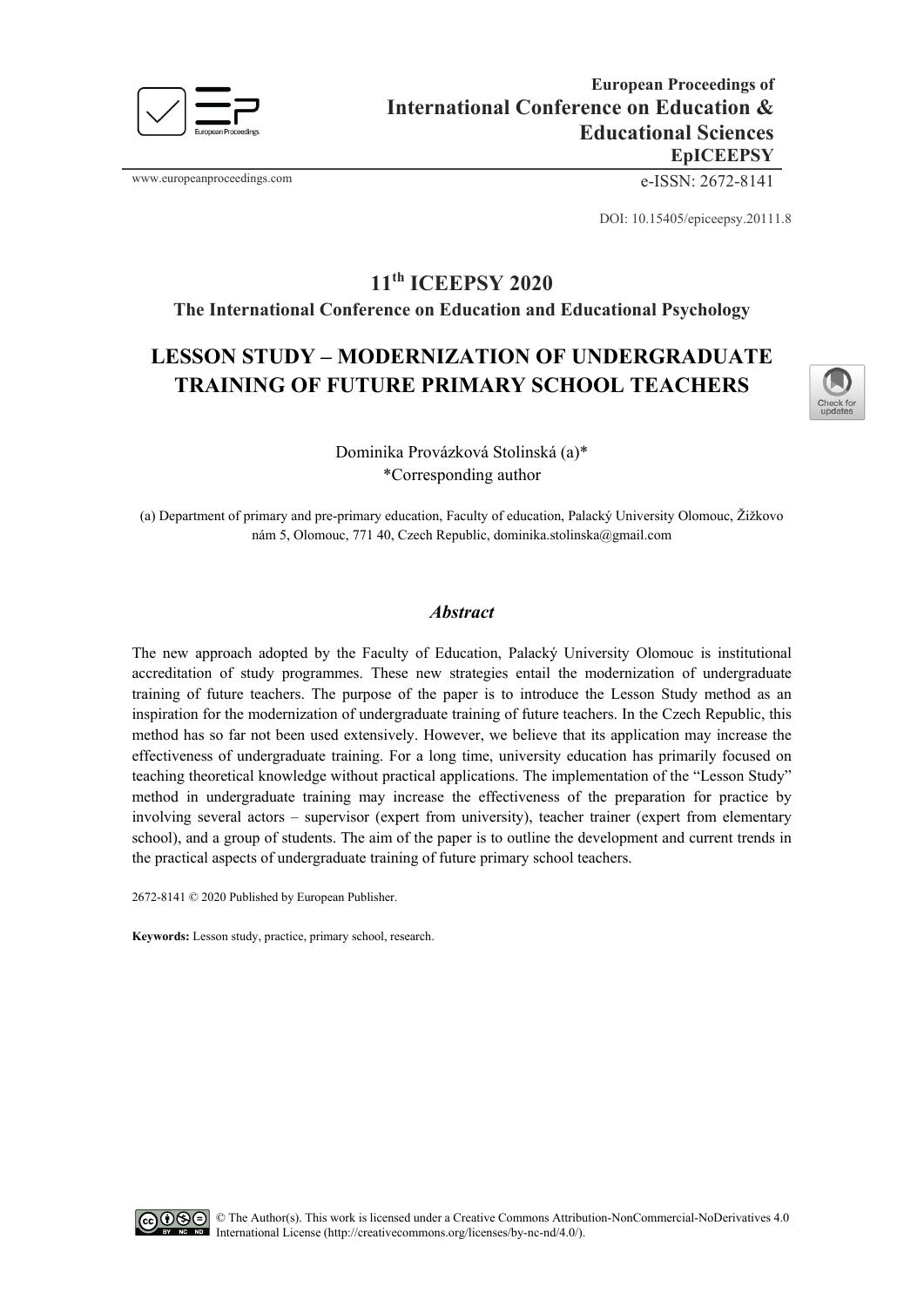## **1. Introduction**

The current concept of education in the Czech Republic is based on the national strategic and curricular documents inspired by European educational visions. The objectives of education are defined in the *Strategy for Education Policy of the Czech Republic until 2020* (currently, a subsequent document is under preparation: *Strategy for Education Policy until 2030*), which in addition to career preparation declare the principles of personality development in order to improve the quality of human life, maintain and develop culture as a system of shared values, and develop active citizenship as a precondition for a society of solidarity, sustainable development, and democracy. The aspects of education that support these values are included in a comprehensive educational offer as defined in the *Framework educational programme for elementary education* (MŠMT, 2013), including all educational areas, cross-curricular subjects, and key competences.

## **2. Problem Statement**

Until 1990s, the key elements of education policy, such as the educational content, school system, teaching organization, etc. had reflected the educational needs of the previous century. The aim of the curricular reform after 1989 was to improve the quality of education and take into consideration the requirements of the European Union. As a result, the concept of the child and the child's educational needs has gradually transformed. Before the school reform, children had been assessed according to standards instead of their potentialities, the development of which has now become a separate educational objective. One of the main objectives of education is the socialization of the child, which also involves the cultivation of the child's attitudes, values, and a holistic perspective of the world. The strategic curricular documents such as the *White Paper* (today replaced by the *Strategy for Education Policy of the Czech Republic until 2020*) or *FEP* define the potential educational procedures to achieve these objectives, including for example variable teaching methods and activity-based learning. The view of the learning content has also changed. Previously, school subjects were designed as "reductions" of scientific disciplines, which supported an encyclopaedic type of education. Today, the learning content is a means of developing students' key competences (learning, problem solving, communicative, social and personal, civil and work-related). The former predominant passivity of students has been replaced by active participation in learning. Today, the learning content should not be presented as the final product of the teacher's knowledge (Kasíková, 1994).

The curricular reform emphasised the necessity of the teacher's direct participation in the process of the child's socialization by means of the so-called social learning. This takes place through group and social forms of education with an emphasis on cooperation and through social integration of all students with an emphasis on the acceptance of one's individuality but also the individuality of others. The objectives of social learning also include the acquisition of the ability to solve problems in a group and to mediate and receive information.

Currently in the Czech Republic, the content of the curricular document *Framework educational programme for elementary education* (MŠMT, 2013) is under review.

Over the past thirty years, the system of Czech education has undergone a radical transformation. In this context it is important to implement the new aspects in undergraduate training of future primary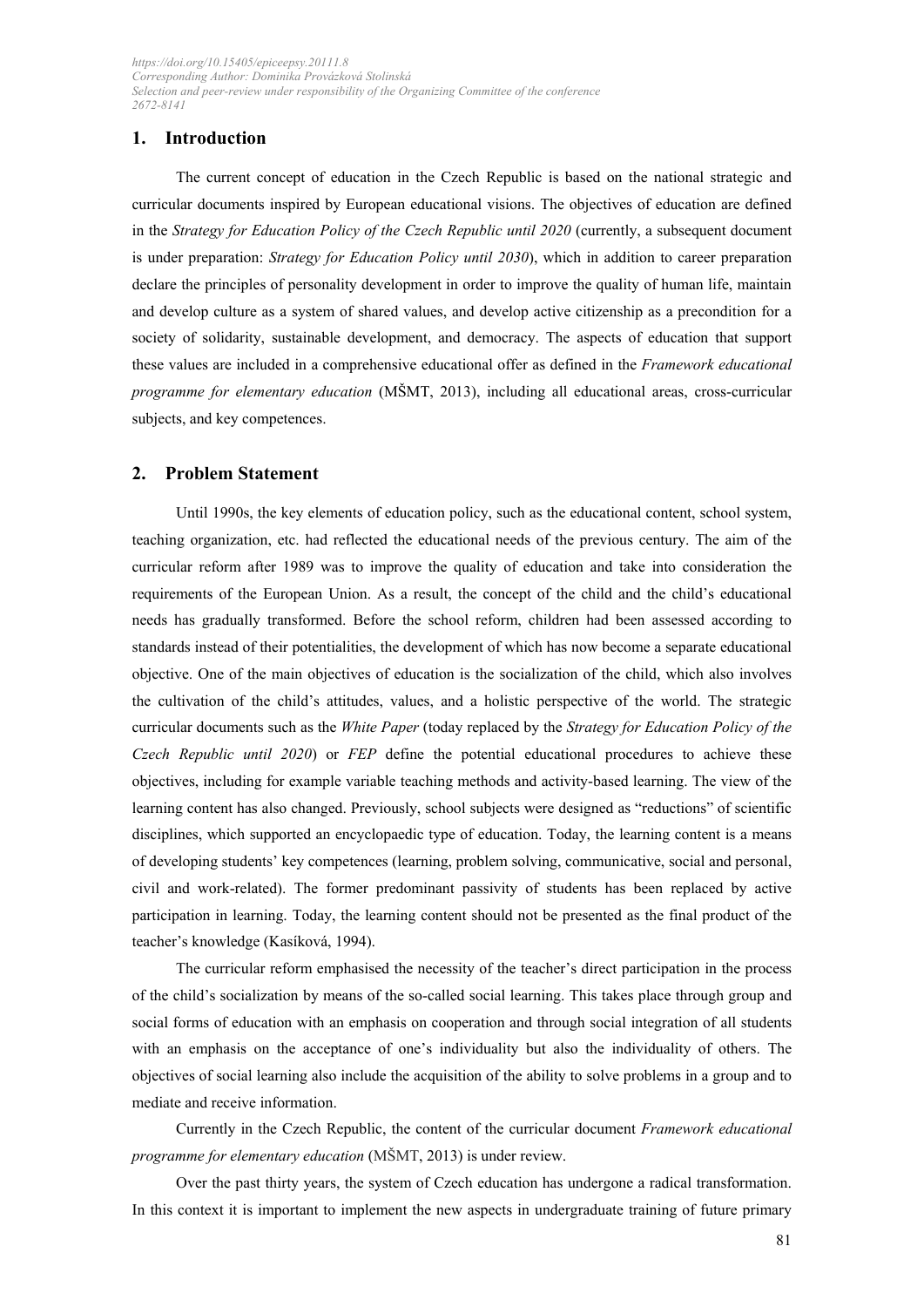school teachers. However, this is not enough. It is essential to create an educational system that is flexible and vibrant—only in this way it is possible to respond to the fast changing conditions.

## **3. Research Questions**

## **What are the developments in undergraduate training of future primary school teachers in the Czech Republic?**

In 2004, the Czech Republic joined the European Union. This introduced the European idea in the transformation of the Czech society. Since then, Europe has not just inspired us but we have entered the structures built by Western Europe since the end of World War II (Walterová, 1997, 1998).

In the same year, the Faculty of Education in Olomouc joined the structural transformation of higher education on the basis of the Bologna Declaration, although the introduction of the concept of structured study was assessed as a "nationwide experiment" (according to the Concept of undergraduate preparation of elementary and secondary school teachers, 2004). However, thanks to the significant efforts of experts on undergraduate training of primary school teachers, the process of restructuring of the field of study was successfully avoided (In 2003, Masaryk University in Brno applied for accreditation of two-level undergraduate training of primary school teachers. This required the application of the so-called consecutive model of study, which is not suitable for the field of study. Experts argued "against" on the basis of both foreign and Czech historical trends already at the time, and eventually the arguments proved legitimate.). Their efforts were also supported by the Czech Accreditation Commission, who recommended an official exemption. As a result, Teacher training for primary schools remained unstructured (70th Anniversary of the Faculty of Education, Palacký University Olomouc, 2016).

Nevertheless, ways were sought to implement the ideas of the Bologna Declaration (the European reform of higher education) also in this field of study. One of the ways of achieving this was the modular structure of the study. In the first decade of the 21st century, more than 80% of universities introduced the modular structure of study programmes, the purpose of which was to replace the traditional (linear) system. The modular system allows better passability through the study at both national and international levels. For students, this is motivating and especially flexible as they can change between fields of study (in case of an incorrect choice).

The modular system must be reflected in the following dimensions:

- Internationalization and mobility: the advantage was seen in two-way transfer of knowledge and experience;
- Interdisciplinarity: training of primary school teachers is characterized by multidisciplinarity which prior to modularization had been fragmented and atomized; a meaningful modularization created space for the integration of the study components;
- Combining teaching and research: emphasis on the application of new findings in the teaching process.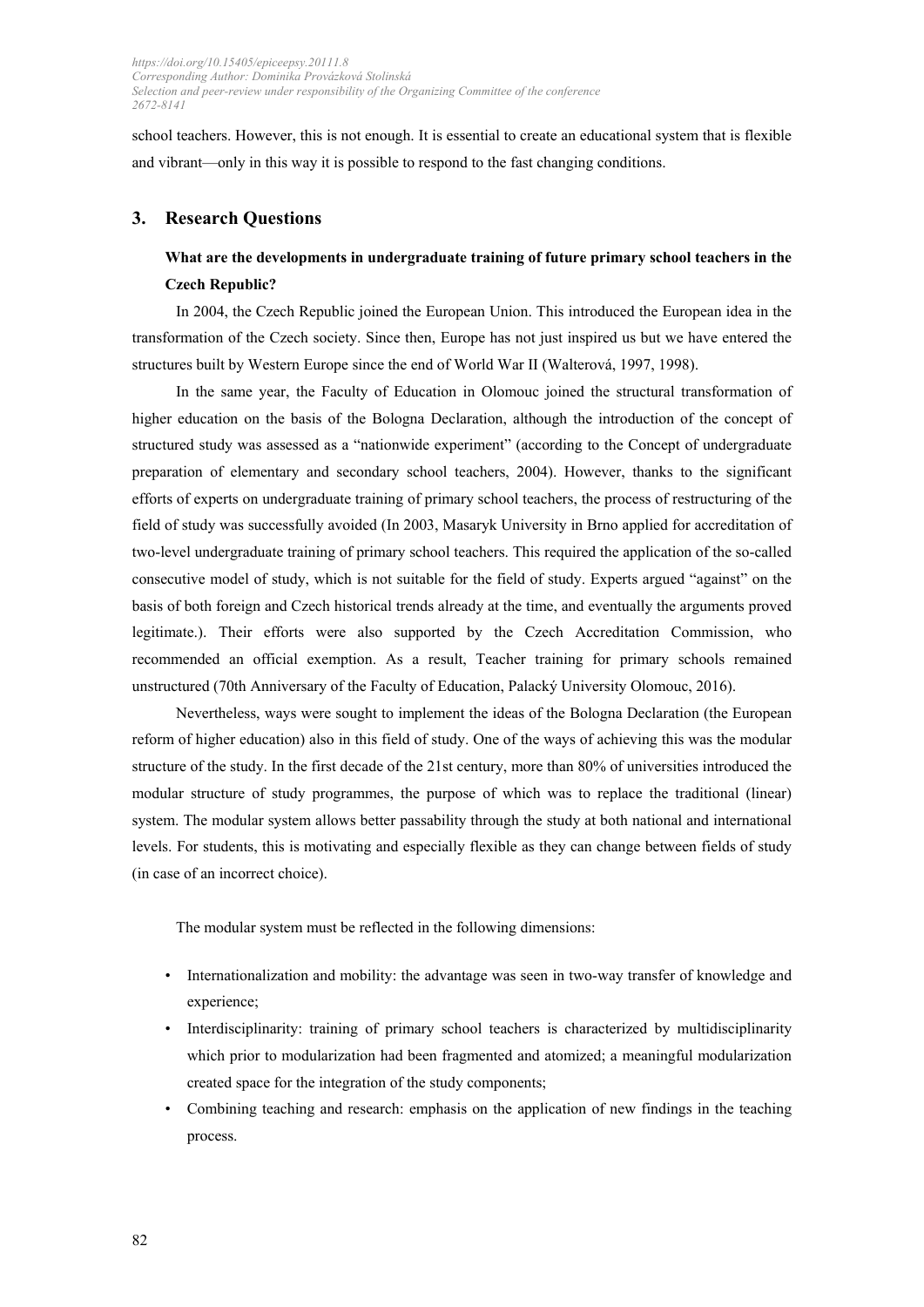The introduction of the European dimension in education was not a mere political or economic task. It is important to recognize the complexity of compromises and shared responsibility, especially in the case of teachers and professionals who train future teachers. The discovery of Europe was both a personal and professional concern for them, because they lacked direct experience and contacts with Western Europe (Walterová, 1997, 1998).

As far as undergraduate teacher training is concerned, it was necessary to establish the link between theory and practice. Some might argue that these are contrasting phenomena. However, J. Maňák (2011) states that the deepening of human knowledge leads to the overlapping of competences and close links between them. In the course of development, both theoretical knowledge and creative practice improved (although each area at its own pace).

The cooperation between educational theory and practice was not implemented on the same national level. Svatoš and Holý (2002) define the following concepts of teacher education (The issue of teacher training concepts is not unknown in foreign countries. A major representative was Kincheloe (1993) who formulated 4 basic types of concepts: behavioural concept, personality-based concept, skillbased concept, and concept based on the discovery and construction of educational knowledge. The Czech approach to education was inspired by this idea and its effort was to achieve the transition from positivist orientation to a constructivist approach.):

- Scientific concept: focus is on subject-specific scientific preparedness, while the psychodidactic, social and communicative components are limited;
- Activity concept: emphasis is on orientation in educational situations, management of practical activities, while the formation of the teacher's knowledge system is limited;
- Personality concept: development of communication and empathy, while attention on knowledge and concepts is limited.

According to the authors of the concepts the preparation of primary school teachers was dominated by the activity and personality approaches. Today's trends could be characterized as a combination of all three strategies.

Lukášová-Kantorková (2003) presents the following theoretical approaches to education. These include the following:

- Analytical model: focus is on analysing the teacher's qualities. In this context, the system of preparation is reduced to didactic skills;
- Analytical-synthetic model: direction from the analysis of the preconditions to the development of appropriate skills and activities. The system of preparation focuses on self-diagnosis;
- Reflective model: is based on educational theory and practice, which provides incentives for self-reflection. It enables the combination of the teacher's personality with relevant knowledge, skills, and activities.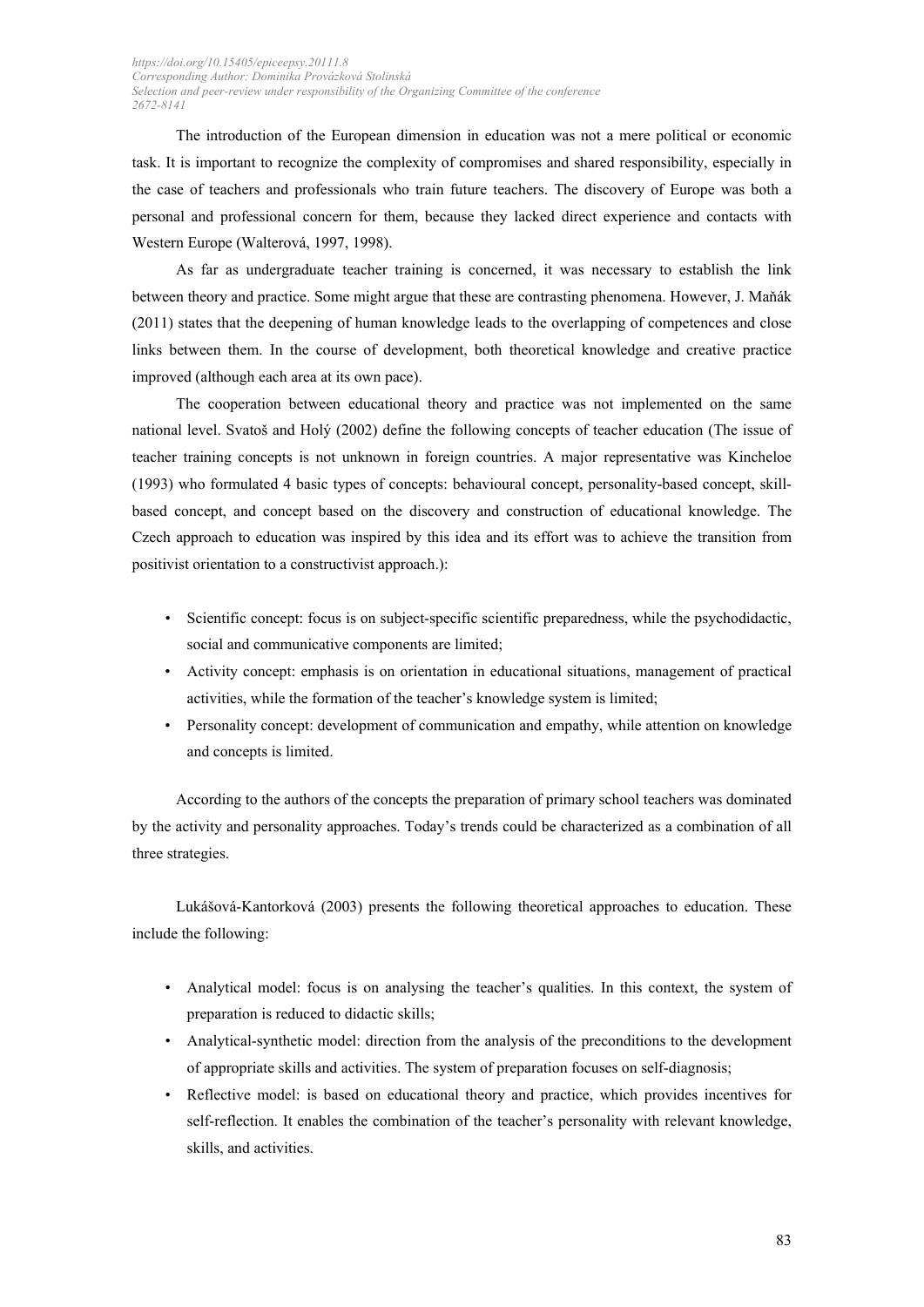The latter model is considered the strategy that should become the basis of modern competitive education of future (primary school) teachers. It is because the model can flexibly respond to the process of professionalization of the discipline on the basis of improving the teacher's competences. Figure 01 below outlines the aspects related to this development.



**Figure 01.** Aspects of the complexity of the profession—preparation and development Source: *The Teaching Profession in Europe: Profile, Trends and Concerns*, 2002

In the context of the professionalization of the teaching profession in primary school, which has been strongly supported since 1990s, one of the key aspects has been to define the teacher's key competences. Unfortunately, no professional teaching standard has been defined so far. As a result, a uniform system of classification that would define the key teacher's competences has not been established. This issue has been addressed by a number of Czech authors (including for example Helus, 2001; Lazarová, 2003; Nelešovská, 2008; Spilková, 2004; Švec, 2005; Vališová, 2004; Vašutová, 2004 and many others).

Each author considers the issue from a different perspective. However, all of them are important concepts for the determination of the current profile of the graduate of Teacher training for primary schools.

#### **What is the current concept of primary education?**

According to the profile, the graduates should be provided with the following competences: developmental-reflective, diagnostic, communicative, cooperative, self-reflective, subject-specific diagnostic, educational-research, educational-organizational, managerial, and projective-creative. The graduates should have multidisciplinary knowledge and skills in the areas related to linguistics, mathematics and natural science, national history, music, somatic issues, visual arts, and occupational issues. The graduates should have a broad cultural awareness (including literature, music, visual arts, and drama). The graduates have the skills and knowledge that contribute to health promotion and optimal prevention of undesirable effects of technology, understand and are able to teach their pupils in the area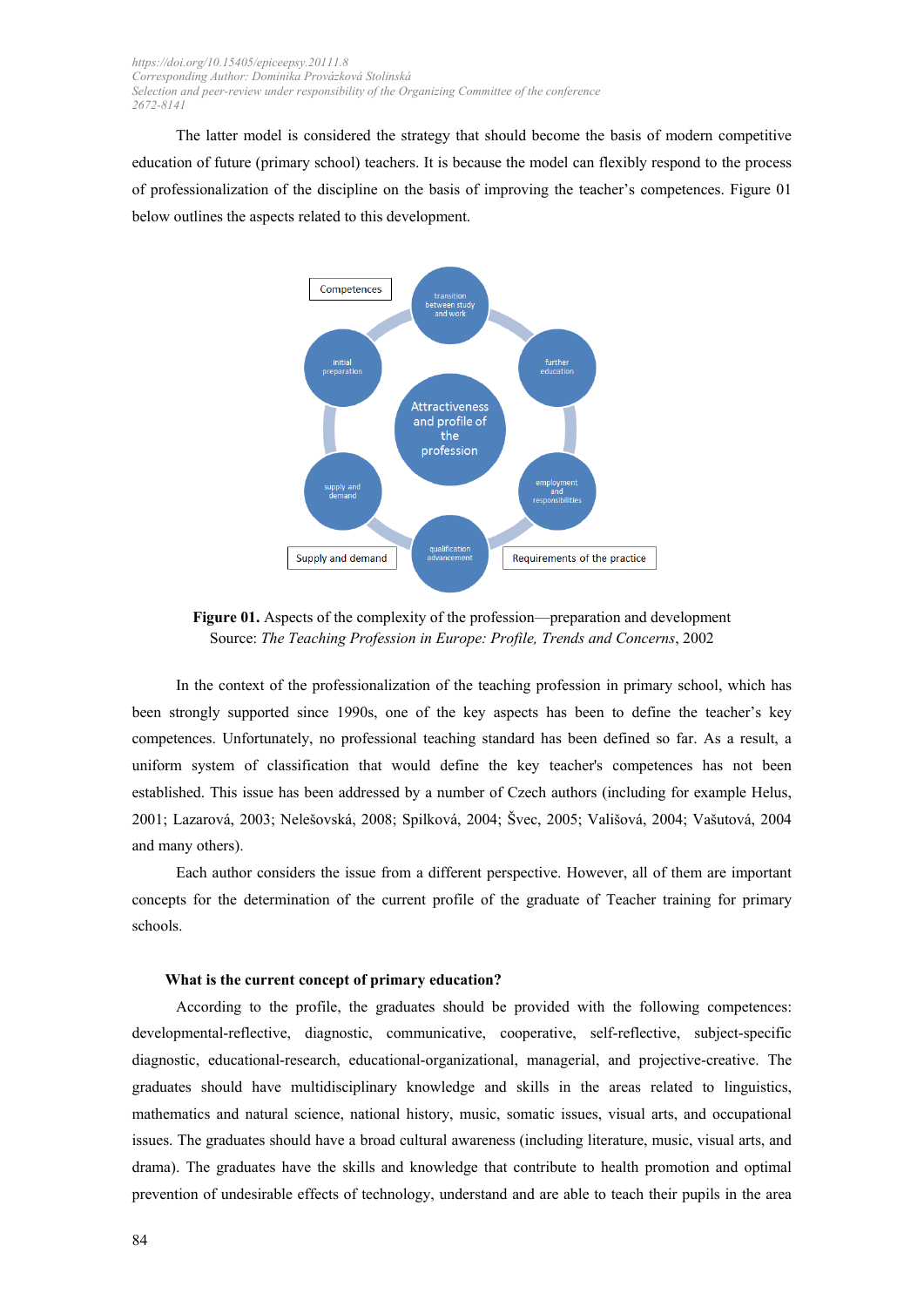of social changes, resolve educational problems, and assess their educational activity. They have the capabilities necessary for creative, self-reflective, and self-regulatory development (Interní podklady Akreditační spis, 2018).

To achieve the highest possible level of graduate competences, the course of study must be of an intensifying nature and theoretical and didactic courses need to be continuously related to practice.

The structure of the study is set in line with the modern principles reflecting the transformation of higher education (Spilková & Hejlová, 2010). These include the following:

- Integration of education: within educational disciplines, between education and psychology, between a course and its didactics, general didactics and course-specific didactics, theoretical study and practice;
- Personality development, cultural awareness and general level of education;
- **Intensifying system of teaching practice throughout the whole period of study with an emphasis on the teaching activity and its reflection;**
- Activity methods;
- Individualization of study and personal specialization.

In order to achieve the graduate profile, the study includes a logical content line. The underlying philosophy is the current concept of primary school, and the core of the study is in educational and psychological disciplines, course-specific didactics, and practice. The whole study is designed as a flexible system that allows the students' professional development and provides space for their specialization.



**Figure 02.** Content of the course for future primary school teachers Source: *Interní podklady Akreditační spis*, 2018

In the first year the students are encouraged to develop their own idea about their own teacher identity. In the second and third years, emphasis is on the deepening of self-awareness in the role of the teacher. In the fourth and fifth years, the core of undergraduate preparation is the reflection of the partial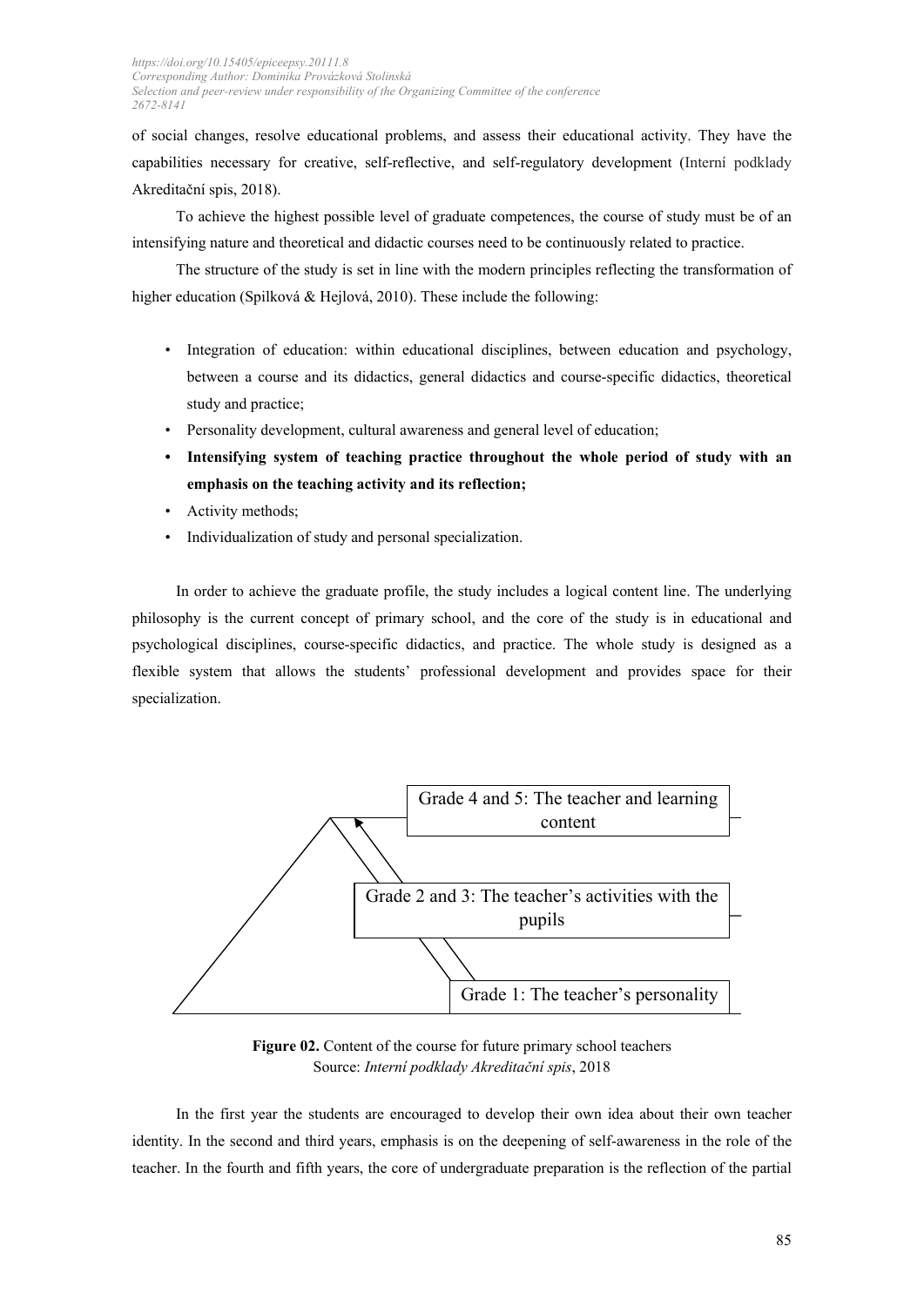and final level of the adopted professional competences in a dynamic context (Figure 02). The final product of the system of undergraduate preparation is the individual teacher identity.

In the context of the reflective attitude to education (according to Lukášová-Kantorková, 2003), i.e. focusing on the link between theory and practice, teaching practices copy the content structure of the study. In the course of the five years, from the first week of study, teaching practices are offered in three categories:

- Classroom observation practice;
- Micro-teaching sessions;
- Own teaching practice.

The current structure of undergraduate training of primary school teachers with an emphasis on teaching practice is in detail described in a paper by Provázková Stolinská (2020).

## **4. Purpose of the Study**

The purpose of this paper is to present the important parts of a scientific study on the development of the concept of undergraduate training of future primary school teachers with an emphasis on teaching practice. The paper discusses what the current undergraduate students need. We believe that a very inspiring approach in the modernization of undergraduate teacher training is the Lesson Study method. In the Czech Republic, this method has so far not been used extensively. However, we believe that its application may improve the effectiveness of undergraduate preparation.

## **5. Research Methods**

For the purpose of monitoring and evaluation of the effectiveness of undergraduate teacher training, a system has been in place for 20 years focusing on the assessment of students on teaching practices. This assessment focuses on their success rate (data measured by teacher trainers), but also on the challenges that they face (data from students on their teaching practice). In this way, feedback is acquired on the effectiveness of the structure of the study including suggestions for its improvement. The longitudinal research study is of the following structure:

- Analysis of accreditation documents (not carried out annually, but approximately once every three years);
- Assessment of students on teaching practice by teacher trainers (once per year);
- Questionnaire and interview with students on the challenges they face on their teaching practice.

The findings present the results of the research which was directly followed by the preparation of a new accreditation. The paper includes the responses of the teacher trainers and answers from the students' questionnaire. The total of 64 respondents equals the number of students on continuous teaching practice in one year.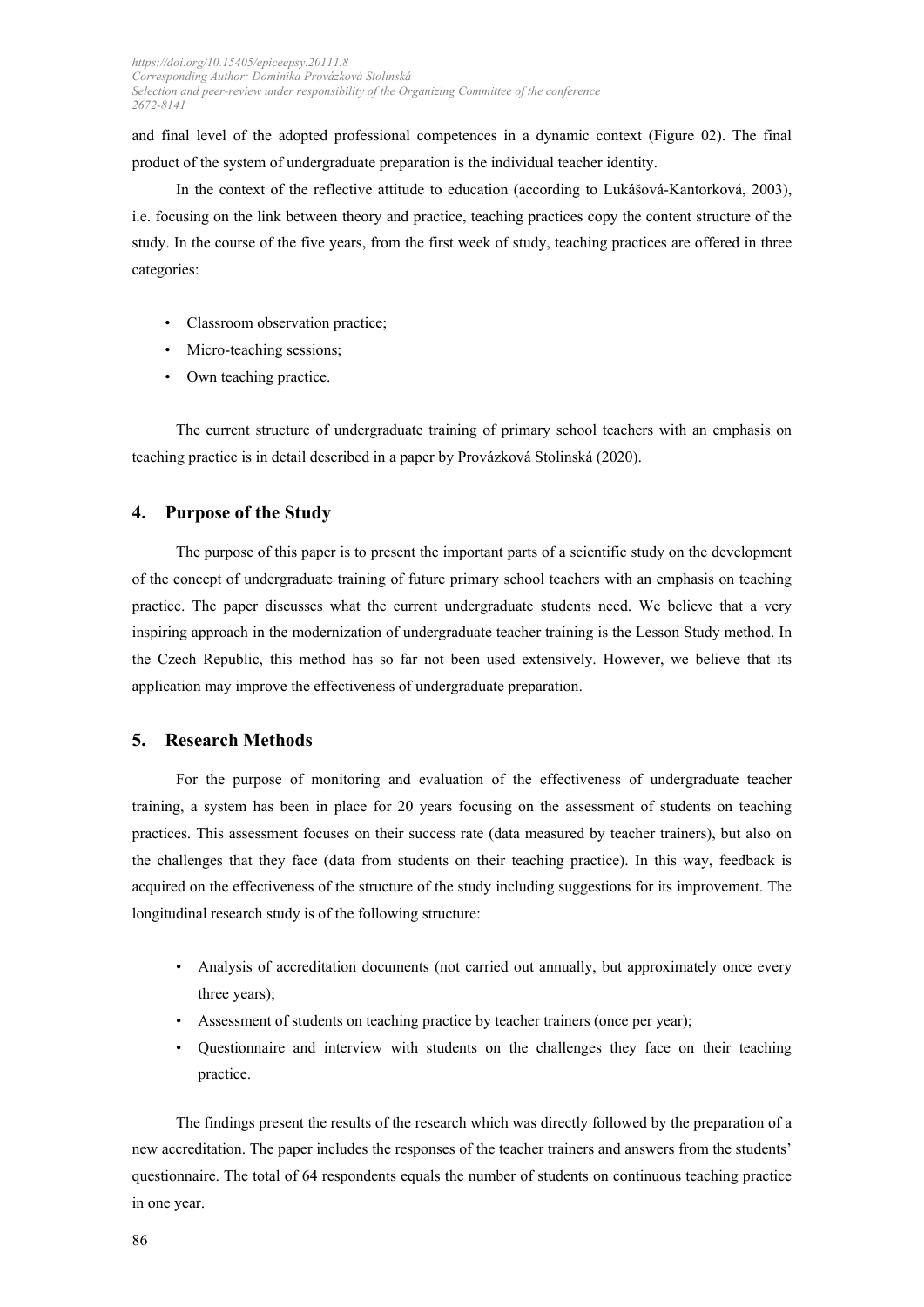## **6. Findings**

**1. Assessment of students on teaching practice by teacher trainers** (number of respondents 64 – the results are shown in Figure 04 and Table 01)

The teacher trainers indicated their assessment of the students in the areas mentioned below on the following scale (Figure 03):

| 3                                                                                                                  | 5                                                                                                           |
|--------------------------------------------------------------------------------------------------------------------|-------------------------------------------------------------------------------------------------------------|
| 4                                                                                                                  | 6                                                                                                           |
| 1) Preparation for classes was rather indicative and                                                               | Preparation for classes was well thought-out,                                                               |
| general.                                                                                                           | elaborated, detailed (partial steps).                                                                       |
| The professional level of preparation and<br>2)<br>presentation was rather low.                                    | professional level of preparation<br>The<br>and<br>presentation was very high.                              |
| 3) The selection of the methods did not correspond                                                                 | The selection of the methods corresponded to the                                                            |
| to the educational objectives and the real and                                                                     | educational objectives and the real and specific                                                            |
| specific conditions of the educational situation.                                                                  | conditions of the educational situation.                                                                    |
| 4) The teaching methods were rather usual and<br>traditional, the procedures were ordinary.                        | The teaching methods were mostly original and<br>unconventional, the procedures were<br>mostly<br>creative. |
| 5) Problems with establishing contact with the                                                                     | The children were approached in an appropriate                                                              |
| children.                                                                                                          | manner and close contact was established.                                                                   |
| 6) Motivating children for work was not fully<br>effective.                                                        | Motivating children was very effective.                                                                     |
| 7) It appears that the student is not yet capable of<br>an adequate reflection of his/her educational<br>activity. | The student is almost capable of a mature<br>professional self-reflection.                                  |
| 8) The educational aspects of the learning content                                                                 | The educational aspects of the learning content                                                             |
| were applied randomly and insufficiently.                                                                          | were applied in a deliberate and adequate manner.                                                           |

Figure 03. The scale of the students assessment by the teacher trainers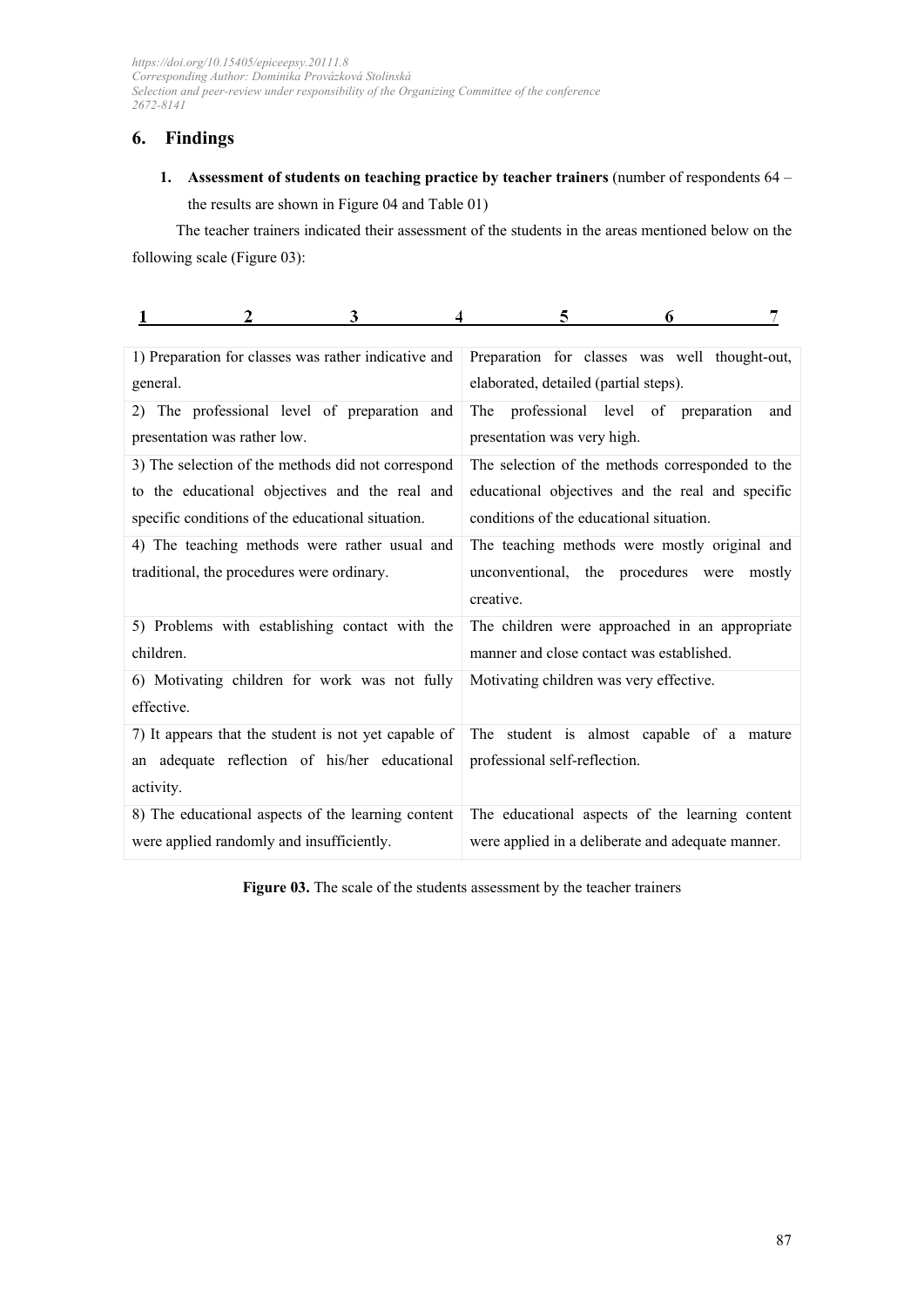

**Figure 04.** Assessment of the students on teaching practice

| <b>Assessment</b> | <b>Preparation</b><br>for classes | Level of<br>expertise | <b>Selection</b><br>of<br>methods | <b>Teaching</b><br>methods | <b>Establishment</b><br>of<br>relationships | Motivating<br>children | <b>Professional</b><br>self-<br>reflection | Educational<br>aspects |
|-------------------|-----------------------------------|-----------------------|-----------------------------------|----------------------------|---------------------------------------------|------------------------|--------------------------------------------|------------------------|
|                   | $0\%$                             | $0\%$                 | $0\%$                             | $0\%$                      | $0\%$                                       | $0\%$                  | 0%                                         | $0\%$                  |
| $\overline{2}$    | $0\%$                             | $0\%$                 | $0\%$                             | 4%                         | $0\%$                                       | $0\%$                  | 0%                                         | $0\%$                  |
| $\overline{3}$    | $0\%$                             | $5\%$                 | $0\%$                             | 4%                         | $0\%$                                       | 4%                     | 0%                                         | 2%                     |
| $\overline{4}$    | $2\%$                             | $5\%$                 | 4%                                | 4%                         | 2%                                          | $2\%$                  | $7\%$                                      | $5\%$                  |
| 5                 | 11%                               | 4%                    | 16%                               | 14%                        | $9\%$                                       | $5\%$                  | 9%                                         | 11%                    |
| 6                 | 36%                               | 68%                   | 16%                               | 27%                        | 20%                                         | 45%                    | 61%                                        | 39%                    |
| $\overline{7}$    | 52%                               | 18%                   | 64%                               | 48%                        | 70%                                         | 45%                    | 23%                                        | 43%                    |

**Table 01.** Assessment of the students on teaching practice

**Interpretation of the results:** Looking at the results of the research, a positive aspect is that none of the teachers indicated the lowest value in the assessment of the students on teaching practice. Generally, the assessment in all categories was in the upper zone. The highest values related to the students' abilities to establish positive relationships with their pupils, they were also able to select appropriate teaching methods and reflect on their own activity, and they showed a high level of expertise.

From a longitudinal perspective, there were no significant deviations in the results. This suggested that their study had a positive effect on their teaching practice. However, the students' responses were quite different.

## **2. Questionnaire and interview with the students concerning the challenges they face on their teaching practice** (number of respondents 64 – the results are shown in Figure 5 and Table 2)

The students completed the questionnaire and a group interview was held in which they commented on the difficulties they had faced on their teaching practice.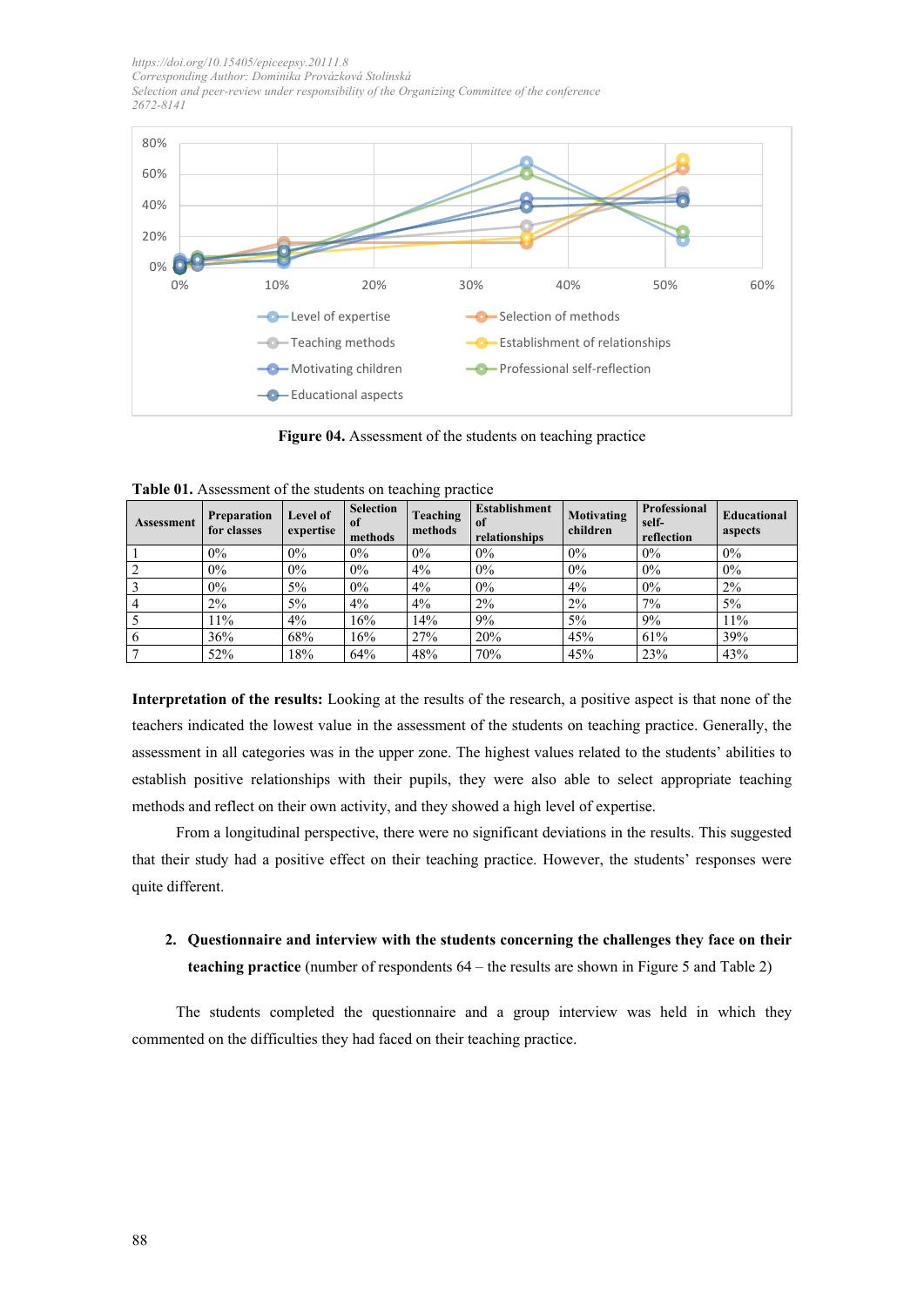

**Figure 05.** Students' difficulties on teaching practice

**Table 02.** Legend for Graph 2

| $\overline{1}$          | I had problems formulating the goal of the lesson                                                |
|-------------------------|--------------------------------------------------------------------------------------------------|
| $\overline{2}$          | Preparation of the lesson was very time-consuming for me                                         |
| $\overline{\mathbf{3}}$ | The selection of methods and their implementation was difficult                                  |
| $\overline{\mathbf{4}}$ | I was unable to use the teaching aids in a functional way                                        |
| $\overline{5}$          | I had difficulty leading the lesson according to the planned methodological procedures           |
| 6                       | At times I was unable to activate all pupils                                                     |
| $\overline{7}$          | I focused especially on the active pupils                                                        |
| 8                       | I found it difficult to explain unfamiliar terms so that the pupils could understand             |
| 9                       | I had some problems with formulating questions                                                   |
| 10                      | I was often unable to maintain reasonable discipline                                             |
| 11                      | For the reasons mentioned above, I was sometimes unable to use appropriate educational           |
|                         | measures in classes                                                                              |
| 12                      | I had problems with standard pronunciation                                                       |
| 13                      | I failed to adopt the technique of verbal expression properly (articulation, intonation, volume, |
|                         | $etc.$ )                                                                                         |
| 14                      | I had problems using non-verbal communication (gestures, facial expressions, etc.)               |
| 15                      | I had great problems with writing on the blackboard                                              |
| <b>16</b>               | I was often unable to control stage fright                                                       |

**Interpretation of the results:** The results showed that only 29.81% of the students did not experience any difficulties on their teaching practice.

According to the teacher trainers, the students did not have any problems with establishing a positive relationship with the pupils, which is considered the basic criterion for effective teaching. Despite this fact, 45% of the students had difficulties with activation and communication with the pupils directly in classes.

While the teachers assessed the students positively in the area of expertise and preparation for classes, the students indicated reserves in this area. Some of them even reported that they had spent 2 hours preparing for 1 lesson (45 minutes).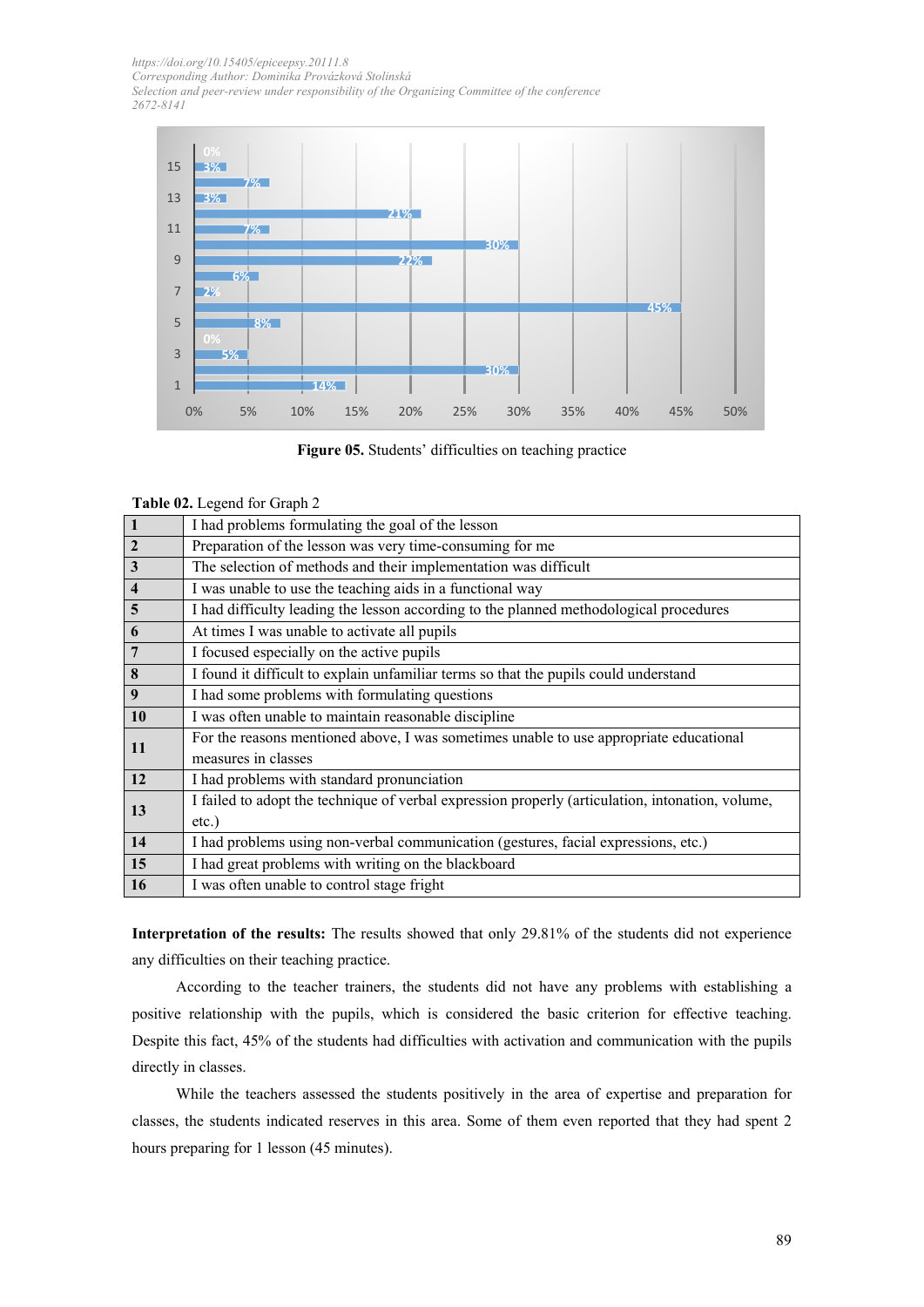Other difficulties included didactic problems (sequencing of the learning content), respecting and implementation of an individual approach in teaching the whole class, and addressing educational problems.

## **7. Conclusion**

The results of the research survey describe the students' performance in the educational process. However, the students themselves feel alone in the preparation for teaching practice and address a number of other serious professional difficulties. The results of the longitudinal research are regularly evaluated on a yearly basis. The results are then used to modernize and update the study courses. The assessment of the specific year was crucial in the preparation of the new accreditation file according to which study has been governed since 2019/2020. This file defines a new structure of teaching practices in order to ensure a higher degree of connection between theory and practice, thereby supporting the students in their initial teaching efforts.

The development of the new structure of teaching practices was associated with the modernization of the content. An interesting and inspiring concept for modern undergraduate preparation of future teachers in the Czech Republic is the foreign Lesson Study method.

This is an action research that addresses an educational problem in the real practical environment and is built on a plan of changes, collection of information, reflection, and practical activity. In addition, this method includes elements of the participant, cyclic, qualitative, and reflective approaches to action research (Hendl, 2016).

This method helps develop the teacher's educational knowledge—relating especially to the content, curriculum, and the learning process (Hart et al., 2011). However, the method does not only focus on the skills of a single teacher but monitors the effectiveness of the strategies in the achievement of the set objectives of education. The responsibility for the whole lesson project is on the entire team involved in its development (Šrámková, 2017).

A significant element in the success of Lesson Study is **classroom observation**. In this context, an important fact is that the team of teachers who collaborate on the preparation of the lesson focus on the predefined aspects during classroom observation. As a result, the teacher who actually teaches the lesson is in a safer environment compared with traditional observations where the preparation and delivery is the responsibility of the teacher (Vondrová et al., 2016). Another essential element is **reflection**. We are committed to a qualified educational reflection including the objectives and content of education, methods of work, and pupils' comprehension. There are two types of reflection: individual reflection (by each member of the team) and group reflection, in which individual reflections are discussed.

Lesson Study should develop the teachers' reflective skills ranging from description to assessment and interpretation.

A detailed description of the Lesson Study method is presented in a paper by Provázková Stolinská (2020).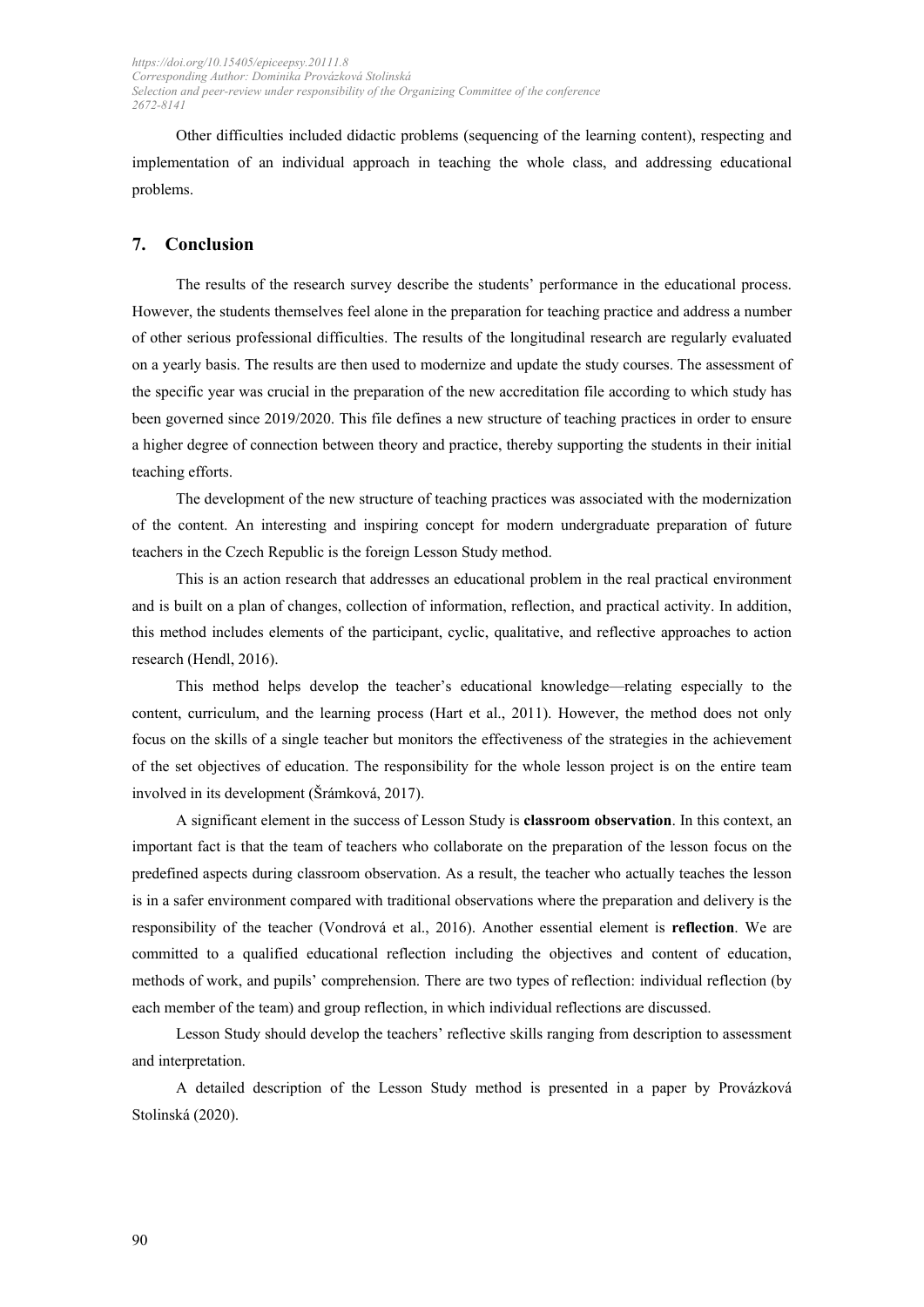### **Challenges and risks of the method in the Czech Republic**

In the Czech Republic the method has so far not been used extensively. However, some of the strategies concerning the application of the method can be adopted from abroad.

#### **Non-European origin**

The method originated in Japan. Vondrová et al. (2016) refer to a Japanese source, according to which the method is not mandatory or funded, but teachers conduct on average 10 experimental lessons per year, because they perceive it as a natural part of their work. In addition, teachers can also visit classrooms in other schools. In Japan, teaching is considered a public activity open to other teachers. In other countries where the method has developed (mostly in the USA, UK, South America, Southeast Asia, and Australia), education is mostly private. This may also be a potential risk in the Czech Republic because primary school teachers may feel concerns about making their classes available to others.

## **Emphasis on respecting the stages of the method**

Another difference between Japan and other regions is the focus of the stages of Lesson Study. In Japan, emphasis is on the objective and selection of appropriate tasks. In other countries, focus is rather on the teaching process and reflection. Perhaps because these are the most 'visible' stages.

#### **Demanding nature of the initial efforts**

During the efforts to implement Lesson Study in the Czech Republic, there was a degree of reluctance to carry out the follow-up experimental lesson with the same team because of the demanding nature of this activity. When the teachers overcame their reluctance and attempted further implementation, they started to think about a new suitable theme for implementation. According to Sládková (2017), teachers had probably adopted (or at least understood) the steps in each stage.

Despite the risks we believe that the application of the Lesson Study method in the Czech Republic has a great potential. Since 2017, we have been actively involved in analysing the method and thinking about possible ways of its implementation in undergraduate preparation in Teacher training for primary schools. So far, we have focused on experience gained by our foreign partner universities and on formal application possibilities in the Czech Republic. Now the period of implementation comes.

## **Acknowledgments**

The paper is a partial outcome of the project No. VaV\_PdF\_2020\_003 *Development of the concept of undergraduate training of primary school teachers with an emphasis on communication competences*.

## **References**

- 70 let Pedagogické fakulty Univerzity Palackého v Olomouci [70th Anniversary of the Faculty of Education, Palacký University Olomouc] (2016). Olomouc, UP.
- Hart, L. C., Alston, A. S., & Murata, A. (Eds.) (2011). *Lesson study research and practice in mathematics education.* Springer.
- Helus, Z. (2001). Alternativní pohled na kompetence učitelů. In *Učitelé jako profesní skupina, jejich vzdělávání a podpůrný systém* [An alternative view of teachers' competencies. In *Teachers as a professional group, their education and support system*]. UK.